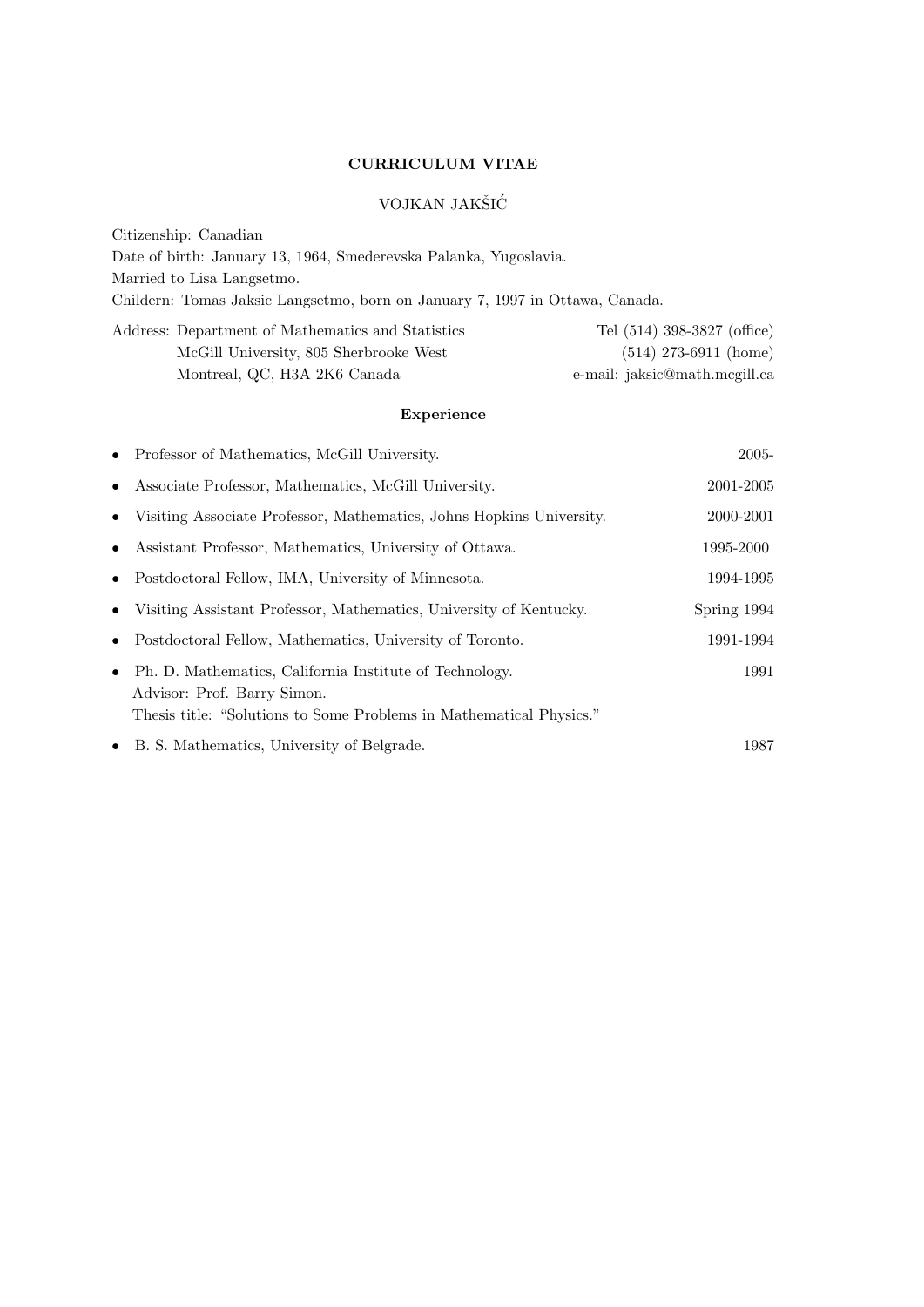## Publications

- 1. V. Jakšić, J. Segert, "On the Adiabatic Theorem, Landau-Zener Formula, and the Geometry of Isospectral Hamitonians," in Rigorous Results in Quantum Dynamics, J. Dittrich, P. Exner Ed., World Scientific Publishing Co. 1991.
- 2. V. Jakšić, S. Molčanov, B. Simon, "Eigenvalue Asymptotics of the Neumann Laplacian of Regions and Manifolds with Cusps," J. Funct. Anal., 106 (1992) (pp. 56-79).
- 3. V. Jakšić, "On the Spectrum of Neumann Laplacian of Long-Range Horns: A Note on the Davies-Simon Theorem," Proc. Amer. Math. Soc., 119 (1993) (pp. 663-669).
- 4. V. Jakšić, J. Segert, "Exponential Approach to the Adiabatic Limit and the Landau-Zener Formula," Rev. Math. Phys., 4 (1993) (pp. 529-574).
- 5. V. Jakšić, J. Segert, "Landau-Zener Formula for Two-Level Systems," J. Math. Phys., 34 (1993) (pp. 2807-2820).
- 6. Y. Gordon, V. Jakšić, S. Molčanov, B. Simon, "Spectral Properties of Random Schrödinger Operators with Unbounded Potentials," Commun. Math. Phys., 157 (1993) (pp. 23-50).
- 7. V. Jakšić, K. Jung, M. Klein, R. Seiler "Corrections to Quantized Charge Transport in Quantum Hall Systems," Algebra i Analiz, 6 (1994) (pp. 264-272).
- 8. V. Jakšić, C.-A. Pillet, "On a Model for Quantum Friction I. Fermi's Golden Rule and Dynamics at Zero Temperature," Ann. Inst. Henri Poincare, 62 (1995) (pp. 47-68).
- 9. V. Jakšić, C.-A. Pillet, "On a Model for Quantum Friction II. Fermi's Golden Rule and Dynamics at Positive Temperature," Commun. Math. Phys, 176 (1996) (pp. 619-644).
- 10. V. Jakšić, C.-A. Pillet, "On a Model for Quantum Friction III. Ergodic Properties of the Spin - Boson system," *Commun. Math. Phys.*,  $178$  (1996) (pp. 627-651).
- 11. V. Jakšić, C.-A. Pillet, "Ergodic Properties of the Langevin Equation," Lett. Math. Phys., 41 (1997) (pp. 49-57).
- 12. V. Jakšić, C.-A. Pillet, "Spectral Theory of Thermal Relaxation," J. Math. Phys., 38, (1997), (pp. 1757-1780).
- 13. V. Jakšić, C.-A. Pillet, "From Resonances to Master Equations," Ann. Inst. Henri Poincare A, 67, (1997), (pp. 425-447).
- 14. V. Jakšić, S. Molchanov, L. Pastur "On the Propagation Properties of Surface Waves," Wave *Propagation in Complex Media*, IMA Vol. Math. Appl.  $96$ ,  $(1998)$ ,  $(pp. 143-154)$ .
- 15. V. Jakšić, S. Molchanov, "On the Spectrum of the Surface Maryland Model", Lett. Math. Phys., **45**, (1998), (pp. 185-193).
- 16. V. Jakšić, C.-A. Pillet, "Ergodic Properties of Classical Dissipative Systems I," Acta Mathematica, 181, 1998, (pp. 245-282).
- 17. V. Jakšić, S. Molchanov, "On the Surface Spectrum in Dimension Two,", *Helv. Phys. Acta*, 71, (1998), (pp. 629-657).
- 18. V. Jakšić, S. Molchanov, "Localization for One Dimensional Long-Range Random Hamiltonians," Rev. Math. Phys., 11, (1999), (pp. 103-135).
- 19. V. Jakšić, C.-A. Pillet, "Spectral Theory of Thermal Relaxaton (towards Liouvillean spectroscopy)," XIIth International Congress of Mathematical Physics (ICMP '97) (Brisbane), 357–363.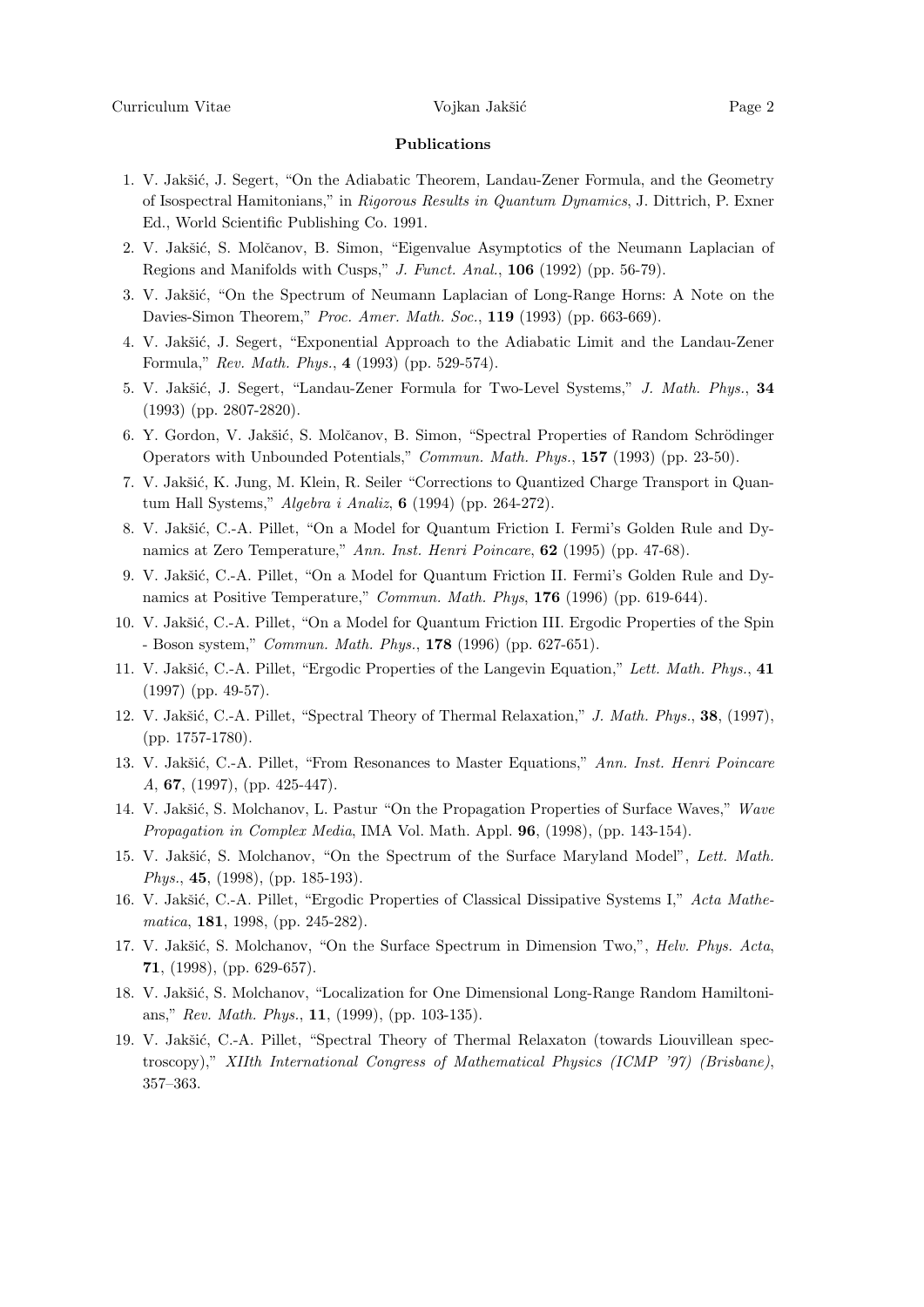- 20. V. Jakšić, S. Molchanov, "Localization of Surface Spectra," Commun. Math. Phys., 208, (1999), (pp. 153-172).
- 21. V. Jakšić, S. Molchanov, "Wave Operators for the Surface Maryland Model," J. Math. Phys., 41, (2000), (pp. 4452-4463).
- 22. V. Jakšić, Y. Last, "Spectral Structure of Anderson Type Hamiltonians," Invent. Math., 141, (2000), (pp. 561-577).
- 23. V. Jakšić, S. Molchanov, "A Note on the Regularity of Solutions of Linear Homological Equations", Applicable Analysis, 75, (2000), (pp. 371-377).
- 24. V. Jakšić, Y. Last, "Corrugated Surfaces and A.C. Spectrum," Rev. Math. Phys., 12, (2000), (pp. 1465-1505).
- 25. J. Derezinski, V. Jakšić, "Spectral Theory of Pauli-Fierz Operators", J. Func. Anal., 180, (2001), (pp. 243-327).
- 26. V. Jakšić, C.-A. Pillet, "On Entropy Production in Quantum Statistical Mechanics", Commun. Math. Phys., **217**, (2001), (pp. 285-293).
- 27. V. Jakšić, Y. Last, "Surface States and Spectra", Commun. Math. Phys., 218, (2001), (pp. 459-477).
- 28. V. Jakšić, "Spectral Theory of Corrugated Surfaces", Journées Équations aux Dérivées Partielles, Plestin-les-greves, Groupement de Recherche 1151 du CNRS, X1-X13.
- 29. V. Jakšić, C.-A. Pillet, "A Note on Eigenvalues of Liouvilleans" J. Stat. Phys.,  $105$ ,  $(2001)$ , (pp. 937-941).
- 30. V. Jakšić, C.-A. Pillet, "Non-Equilibrium Steady States for Finite Quantum Systems Coupled to Thermal Reservoirs", *Commun. Math. Phys.*,  $226$ ,  $(2002)$ ,  $(pp. 131-162)$
- 31. V. Jakšić, C.-A. Pillet, "Mathematical Theory of Non-Equilibrium Quantum Statistical Mechanics" J. Stat. Phys., 108, (2002), (pp. 787-829).
- 32. V. Jakšić, C.-A. Pillet, "A Note on the Entropy Production Formula", Contemp. Math., 327, (2003), (pp. 175-180).
- 33. J. Derezinski, V. Jakšić, "Return to Equilibrium for Pauli-Fierz Systems", Ann. Henri Poinc., 4, (2003), (pp. 739-793).
- 34. J. Derezinski, V. Jakšić, C.-A. Pillet, "Perturbation Theory of W<sup>\*</sup>-dynamics, Liouvilleans and KMS-states", Rev. Math. Phys, 15, (2003), (pp. 447-489).
- 35. V. Jakšić, Y. Last, "Scattering from Subspace Potentials for Schrodinger Operators on Graphs", Markov Processes and Related Fields, 9, (2003) (pp. 661-674).
- 36. J. Derezinski, V. Jakšić, "On the Nature of Fermi Golden Rule for Open Quantum Systems", J. Stat. Phys., 116, (2004), (pp. 411-423).
- 37. V. Jakšić, Y. Last, "A new proof of Poltoratskii's theorem", J. Func. Anal., 215, (2004), (pp. 103-110).
- 38. V. Jakšić, Y. Last, "Simplicity of Singular Spectrum in Anderson type Hamiltonians", Duke Math. J., **133**, (2006), (pp. 185-204).
- 39. V. Jakšić, "Topics in Spectral Theory", Open Quantum Systems I. The Hamiltonian Approach. Lecture Notes in Mathematics, Springer, 1880 (2006) (pp. 235-312)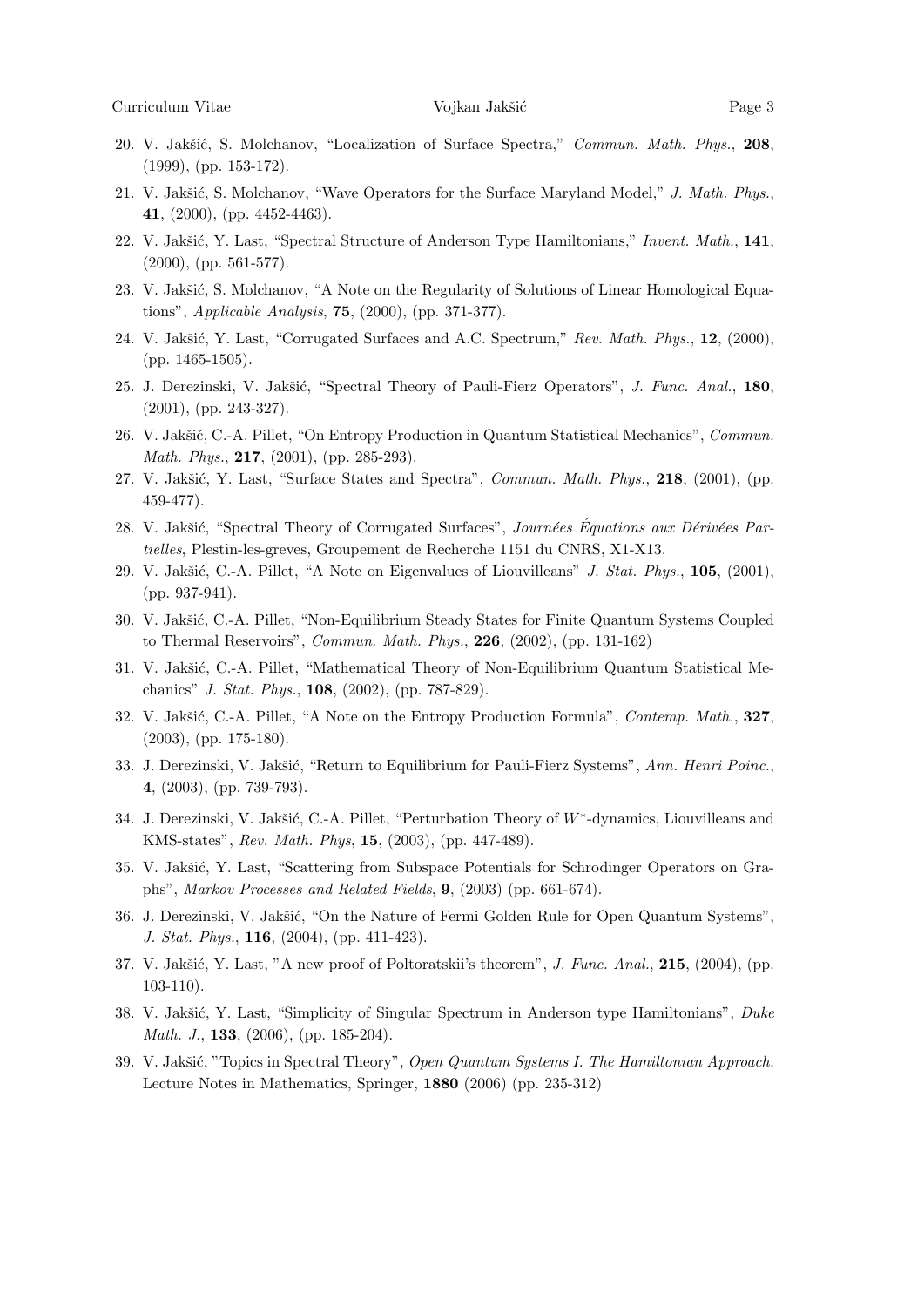- 40. V. Jakšić, E. Kritchevski, C.-A. Pillet, " Mathematical Theory of the Wigner-Weisskopf Atom", Large Coulomb Systems. Lecture Notes on Mathematical Aspects of QED. Lecture Notes in Physics, 695 (2006) (pp. 147-218).
- 41. W. Aschbacher, V. Jakšić, Y. Pautrat Y., C.-A. Pillet, "Topics in Non-Equilibrium Quantum Statistical Mechanics", Open Quantum Systems III. Recent Developments. Lecture Notes in Mathematics, Springer, 1882 (2006) (pp. 1-66)
- 42. V. Jakšić, C.-A. Pillet, Y. Ogata, "The Green-Kubo Formula and the Onsager Reciprocity Relations in Quantum Statistical Mechanics", Commun. Math. Phys. 265 (2006), (pp. 721- )
- 43. V. Jakšić, C.-A. Pillet, Y. Ogata, "Linear Response Theory for Thermally Driven Open Quantum Systems", J. Stat. Phys. 123 (2006), (pp. 547- )
- 44. V. Jakšić, C.-A. Pillet, Y. Ogata, "The Green-Kubo Formula for the Spin-Fermion System", Commun. Math. Phys. 268 (2006) (pp. 369-401).
- 45. V. Jakšić, C.-A. Pillet, Y. Ogata, "The Green-Kubo Formula for Locally Interacting Open Quantum Systems", Ann. Henri Poincare 8 (2007) (pp. 1013-1036)
- 46. W. Aschbacher, V. Jakšić, Y. Pautrat Y., C.-A. Pillet, "Transport Properties of Quasi-Free Fermions", J. Math. Phys. 48 (2007) (pp. 032101-032129).
- 47. V. Jakšić, C.-A. Pillet, "On the Strict Positivity of Entropy Production", Contemporary Mathematics, **447** (2007) (pp. 153-163).
- 48. V. Jakšić, Y. Pautrat, C.-A. Pillet, "Central Limit Theorem for Locally Interacting Fermi Gas", Commun. Math. Phys. 285 (2009) (pp. 175-217).
- 49. V. Jakšić, P. Poulin, "Scattering from Sparse Potentials: a Deterministic Approach", Analysis and Mathematical Physics. Trends in Mathematics. (2009) (pp. 205-210).
- 50. V. Jakšić, Y. Pautrat, C.-A. Pillet, "A Non-Commutative Levy-Cramer Continuity Theorem", Markov Processes and Related Fields, 16 (2010) (pp. 59-78).
- 51. V. Jakšić, Y. Pautrat, C.-A. Pillet, "A Quantum Central Limit Theorem for Sums of IID Random Variables", Journal of Mathematical Physics, 51 (2010) (8 pages).
- 52. V. Jakšić, C.-A. Pillet, L. Rey-Bellet, "Entropic Fluctuations in Statistical Mechanics I. Classical Dynamical Systems", Nonlinearity, 24 (2011) (pp. 699-763).
- 53. V. Jakšić, C.-A. Pillet, Five contributions to Modern Encyclopedia of Mathematical Physics, in press: Entropy Production, Linear Response Theory, NESS in Quantum Statistical Mechanics, Nonequilibrium Steady States, Quantum Koopmanism.
- 54. V. Jakšić, Y. Ogata, C.-A. Pillet, R. Seiringer, "Quantum Hypothesis Testing and Non-Equilibrium Statistical Mechanics", Rev. Math. Phys., 24 (6) (2012) (pp. 1-67).
- 55. V. Jakšić., Y. Ogata, Y. Pautrat Y., C.-A. Pillet C.-A., "Entropic Fluctuations in Quantum Statistical Mechanics. An Introduction", Quantum Theory from Small to Large Scales: Lecture Notes of the Les Houches Summer School: Volume 95, August 2010 , Oxford University Press, USA (2012) (pp. 213-410).
- 56. V. Jakšić, C.-A. Pillet, "Entropic Functionals in Quantum Statistical Mechanics", International Congress of Mathematical Physics (ICMP '12)(Aalborg), World Scientific, Singapore, (2013) (pp. 336-343).